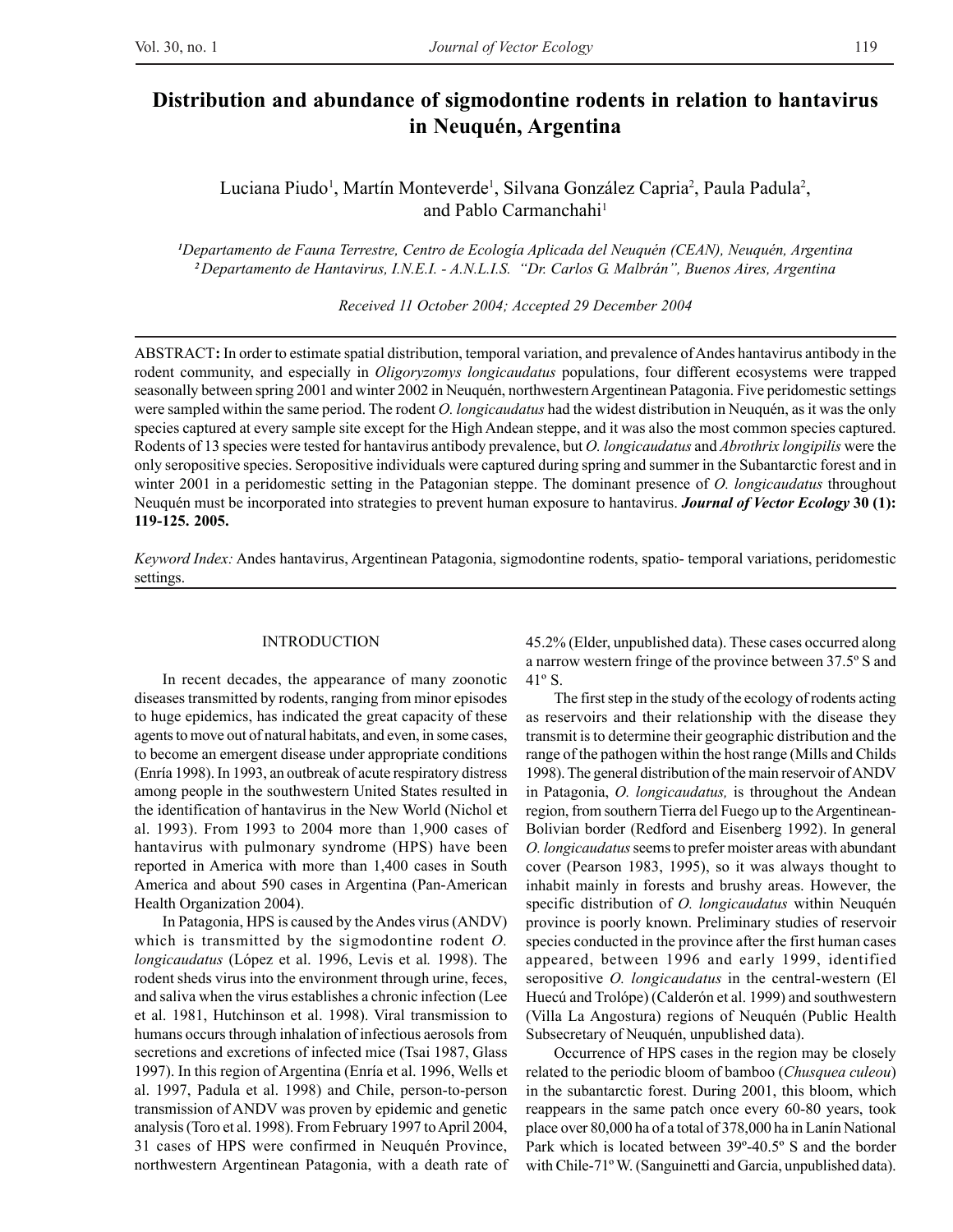Prodigious seed production after flowering produced an extraordinarily high nutritional resource that may have resulted in an increase in the rodent populations and therefore of the hantavirus reservoir species (Spotorno et al. 2000, Meserve et al. 1999, Jiménez et al. 1992). Approximately 47% of the total HPS cases in Neuquén were recorded during the bamboo blooming period (Elder, unpublished data).

In response to the appearance of HPS cases in Neuquén and insufficient data on the spatial ecology of the rodent-virus system, we began studies throughout the province to provide information on the temporal-spatial distribution of rodent species, as well as their densities and ANDV antibody seroprevalence. This is the first systematic study of the sigmodontine rodent assemblage throughout the different ecosystems of Neuquén. By identifying potential endemic areas, this study provides information that will aid in the development of mechanisms and strategies for preventing HPS.

# MATERIALS AND METHODS

## **Sylvan study area and trapping**

Sylvan small mammal trapping was conducted on six grids in four main ecosystems of Neuquén (Figure 1). The main characteristics of these environments and the geographic location of the sample sites are described in Table 1 (Cabrera and Willink 1980, León et al*.* 1998).

In each sample site, we set a ten by ten grid covering 0.81 ha with trap spacing of 10 m, consisting of 100 Sherman (8x9x23 cm) live traps for four consecutive nights, once per season, except in Villa La Angostura (VLA) and in Paraje Challacó. In VLA, because of the dense forest, we were able to set only eight lines of ten traps and sample in summer and winter. In Paraje Challacó, we set a twelve by twelve grid during spring and autumn. In all cases, traps were baited with rolled oats, bovine fat, and vanilla scent. To avoid mortality during cold seasons, we placed cotton bedding inside the traps. Traps were checked once a day during the morning. We replaced the bait or the cotton if necessary.

### **Peridomestic study area and trapping**

Five additional sites were sampled in peridomestic settings or environments with some human use (Figure 1). In Paraje El Contra, traps were set, once per season, in a small farm on the south shore of Huechulafquen Lake. In Las Coloradas, ranch buildings were sampled during spring 2001, and an agricultural rural school was sampled during the summer. At Paraje Sauzal Bonito (38° 35' 54'' S and 69° 05' 28.9´´ W), a lacustrine area inside the Monte shrublands, traps were set during autumn in farm dwellings. We sampled at Villa Pehuenia (subantarctic forest - 38º 51´ 3.3´´ S and 71º 13´ 31.5´´ W), a resort town, in an araucaria (*Araucaria araucana*) forest on Aluminé Lake. Ten traps were set for four nights in the vicinity of the Aluminé beach during summer, and in the autumn 40 more traps were set in an araucaria and radal (*Lomatia hirsuta*) forest. In Paraje San Cabao (Patagonian steppe - 39º 55´ 1.0´´ S and 71º 06´ 18.4 W), a periurban area on the banks of the Chimehuín River, at 6 km west from the town of Junín de los Andes, we set two parallel trap-lines of 41 traps (spaced 15 m) parallel to the river and separated by 30 m. Trap lines traversed llama (*Lama glama*) corrals and the bank of an artificial lagoon and were set for six consecutive nights during winter 2001 and winter 2002. Except for these last two sample sites, traps were set in typical rural buildings such as barns, storehouses, hen houses, greenhouses, and corrals for four nights. The number of traps set depended on the size and surface of the building.

Rodents were anesthetized with ethylic ether and marked with unique codes by ear cutting. Blood samples for seroprevalence determination were obtained from the retroorbital sinus and external morphologic characteristics (sex, weight, scars, breeding condition, etc.) were recorded. Sylvan animals were released at the exact site of capture. Animals captured inside buildings were subjected to the same procedure but were then sacrificed by cervical dislocation. Handling of rodents followed standardized safety guidelines described in Mills et al. 1995.

For detection of ANDV specific IgG antibodies, enzyme linked immunosorbent assay (ELISA) tests were performed on rodent blood serum samples as described by Padula et al. 2000. Rodent samples and control sera were diluted 1:200 and twofold up to 1:1600. A recombinant ANDV



Figure 1. Geographical location of the sample sites in Neuquén province showing the four main ecosystems (or phytogeographic provinces) and the peridomestic or/and sylvan sample sites.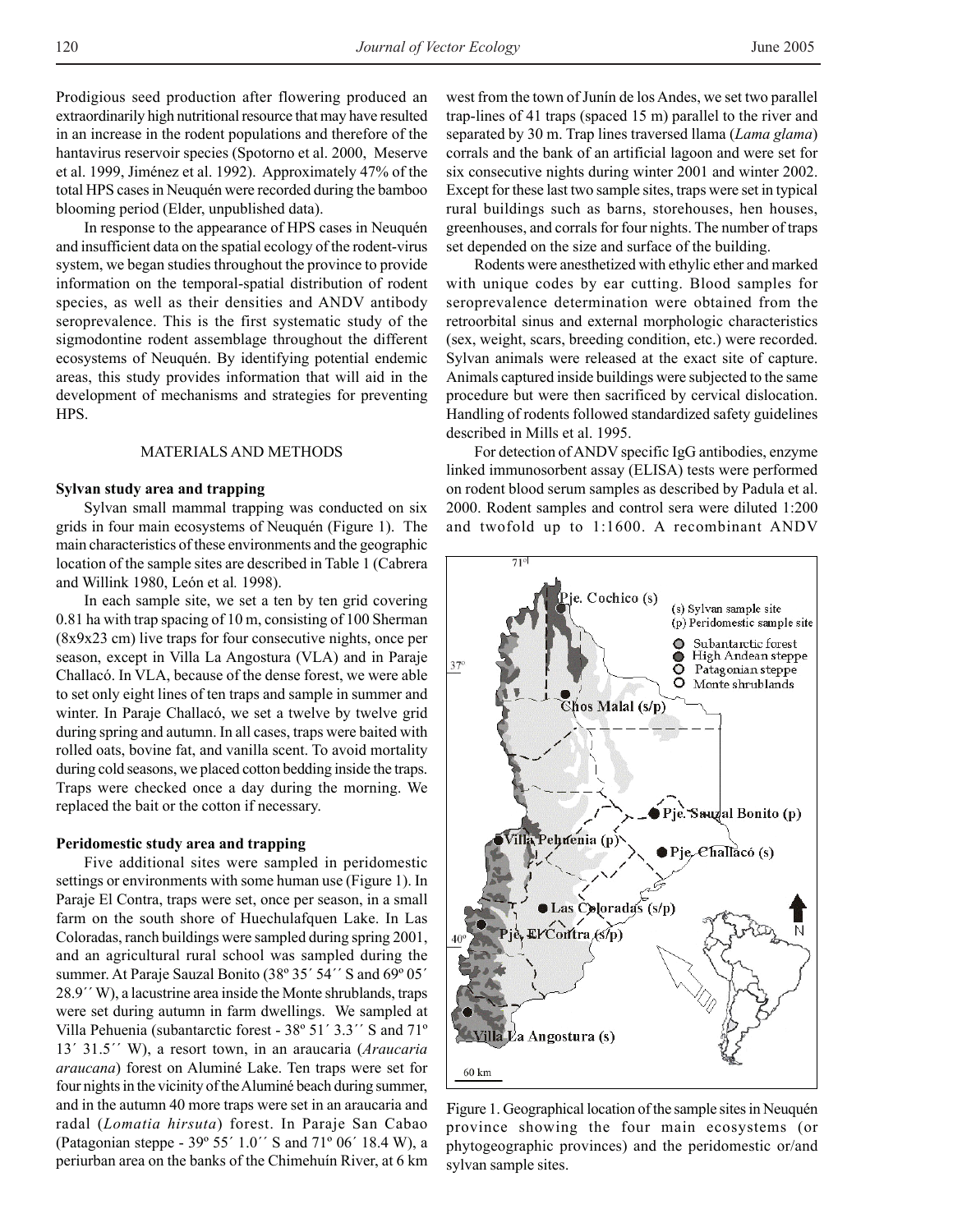nucleoprotein was used as specific antigen. IgG in rodents was detected using peroxidase-labelled affinity-purified antibody to *Peromyscus leucopus* IgG (H+L) as the conjugate. ABTS (2.2'-azino-di [3-ethyl-benzthiazoline sulphonate]) was used as substrate for peroxidase and absorbance was measured at 405 nm. OD of each test sample was substracted by OD of the non-specific antigen corresponding dilution run on the same microtiter plate. Samples with OD less than 0.3 were considered negative. Signal reaction was detected using ABTS as substrate for peroxidase. All commercial reagents were from Kirkegaard and Perry Inc.

#### **Data analysis**

Abundance was estimated using an enumeration technique (Chitty and Phipps 1996) to determine the minimum number alive (MNA) and using the software 2CAPTURE (White et al. 1982) for closed population capture-recapture studies. 2CAPTURE evaluates the fit of the data to different models of patterns of capture probability for the population and indicates the most appropriate abundance estimator. Population densities (ind/ha) were estimated as a ratio between abundance and the area occupied by the grid. A strip of width equal to the average distance moved by individuals between captures was added to obtain the effective area of the grid and avoid overestimation of this parameter and "edge effect" (Seber 1982, Corley et al. 1995). In peridomestic settings, relative abundance of rodents was calculated as the number of individuals captured per 100 trap nights (ind/100 tn). Trap success was also determined using the total captures (captures and recaptures) per 100 trap night (capts/100 tn).

#### RESULTS

#### **Sylvan areas**

In 8,016 tn during the four seasons between September 2001 and August 2002, 297 sigmodontine rodents of seven species were captured a total of 508 times (Table 2). The overall trap success was 6.34 captures/100 tn ranging from no captures in the Monte shrublands to a peak of 32 captures/

100 tn in Chos Malal during the autumn trapping event.

The most abundant rodents in the forest were *A. longipilis* and *O. longicaudatus,* comprising 92.6% of the individuals captured (Table 2). *A. longipilis* was also the rodent most recaptured (about 73% of recaptures in forests). Rodent density was significantly higher at Paraje El Contra in spring than during the rest of the sampling periods ( $\chi^2$ =28.8, p<0.01) (Table 2). Following spring, a major reduction in densities (between 47 and 10 times lower than the peak) occurred during subsequent trapping events. The VLA sample site had a high density in summer and a much lower density in winter (Table 2).

The highest rodent densities in the Patagonian steppe occurred during autumn (Las Coloradas and Chos Malal). These densities were significantly higher than during other seasons (Las Coloradas:  $\chi^2$ =9.4, p=0.002 and Chos Malal: χ2 =57.55, p<0.05). *Eligmodontia* sp. and *A. iniscatus* were the most common rodents captured in the Patagonian steppe, comprising 89% of the captures, alternating their dominance seasonally. *O. longicaudatus*, in the Patagonian steppe, was captured only during autumn, the period of highest total rodent density. In Paraje Cochico, the highest densities were in winter  $(\ddot{a}=12.4 \pm 0.37 \text{ ind/ha}; \text{Table 2})$  and the High Andean steppe was the only sample site where *Abrothrix xanthorhinus* was captured.

## **Peridomestic areas**

During the same period in peridomestic settings, a total of 73 sigmodontine rodents were captured in 1,616 tn: 31 *Mus musculus*, 28 *O. longicaudatus*, 4 *A. olivaceus*, 4 *A. longipilis*, 3 *Eligmodontia* sp., 1 *Rattus* sp., 1 *Phyllotis darwini,* and 1 *Calomys musculinus*. The overall trap success was 4.5 captures/100 tn. The highest trap success was registered during autumn in Paraje Sauzal Bonito and during summer in Las Coloradas (34.6 and 32.5/100 tn, respectively) and the lowest in winter 2002 in Paraje Contra (0 captures/ 100 tn). *M. musculus* and *O. longicaudatus* were the rodents most frequently captured. *O. longicaudatus* was the only species captured in every trapping event, in all ecosystems,

Table 1. Main characteristics and geographic location of the sylvan sample sites.

| <b>Ecosystem</b>    | Sylvan sample      | Geographic                | <b>Vegetation types</b>   | <b>Climate</b>                | <b>Key plant species</b>                         |
|---------------------|--------------------|---------------------------|---------------------------|-------------------------------|--------------------------------------------------|
|                     | site               | <b>location</b>           |                           |                               |                                                  |
| <b>Subantarctic</b> | Pie. El Contra     | $39^{\circ}47'5.7''$ S    |                           | Temperate and humid. Rain     | Southern beech (Nothofagus                       |
| forest              |                    | $71^{\circ} 22' 21''$ W   | Dense forests and         | from $750$ to $4,000$ mm.     | spp.), bamboo ( <i>Chusquea</i> spp.),           |
|                     | Villa La Angostura | $40^{\circ}$ 44' 58.3" S  | water meadows.            | snows from autumn to          | and <i>Berberis</i> spp.                         |
|                     |                    | $71^{\circ}38'16.5''$ W   |                           | spring.                       |                                                  |
| Patagonian          | Chos Malal         | $37^{\circ}$ 19' 5.2" S   |                           | Dry and temperate-cold with   | Neneo (Mulinum spinosum),                        |
| steppe              |                    | $70^{\circ}$ 09' 40.7" W  | Shrub grasslands.         | very strong westerly winds.   | bunchgrasses ( <i>Festuca</i> spp., <i>Stipa</i> |
|                     | Las Coloradas      | $39^{\circ} 33' 30.5''$ S |                           | Precipitation between 130 -   | spp., and $Poa$ spp.)                            |
|                     |                    | $70^{\circ}$ 35' 20.3" W  |                           | 1,500 mm, snow in winter.     |                                                  |
| <b>High Andean</b>  |                    |                           |                           | Snow precipitation or hail.   | Coliguay (Colliguaya                             |
| steppe              |                    | $36^{\circ}30'12.6''$ S   | High grasslands and       | Low temperature and intense   | <i>integerrima</i> ), molle ( <i>Schinus</i>     |
|                     | Pje. Cochico       | 70° 11' 16.9" W           | semideserts over          | solar radiation. Variable and | polygamus), senecio (Senecio                     |
|                     |                    |                           | 2,200 m.a.s.l.            | intense winds.                | spp.), and uña de gato (Nassauvia                |
|                     |                    |                           |                           |                               | $sp.$ )                                          |
| Monte               |                    | 38° 58′ 22.17′′ S         | Shrub grasslands          | Dry and warm. Precipitation   | Jarillas (Larrea sp.), algarrobos                |
| shrublands          | Pje. Challacó      | $68^{\circ}$ 57' 45.6'' W | with a vegetation         | from $80$ to $250$ mm         | ( <i>Prosopis</i> sp.), and matasebo             |
|                     |                    |                           | cover of $40$ to $60\%$ . | distributed over the whole    | (Montea aphylla)                                 |
|                     |                    |                           |                           | year.                         |                                                  |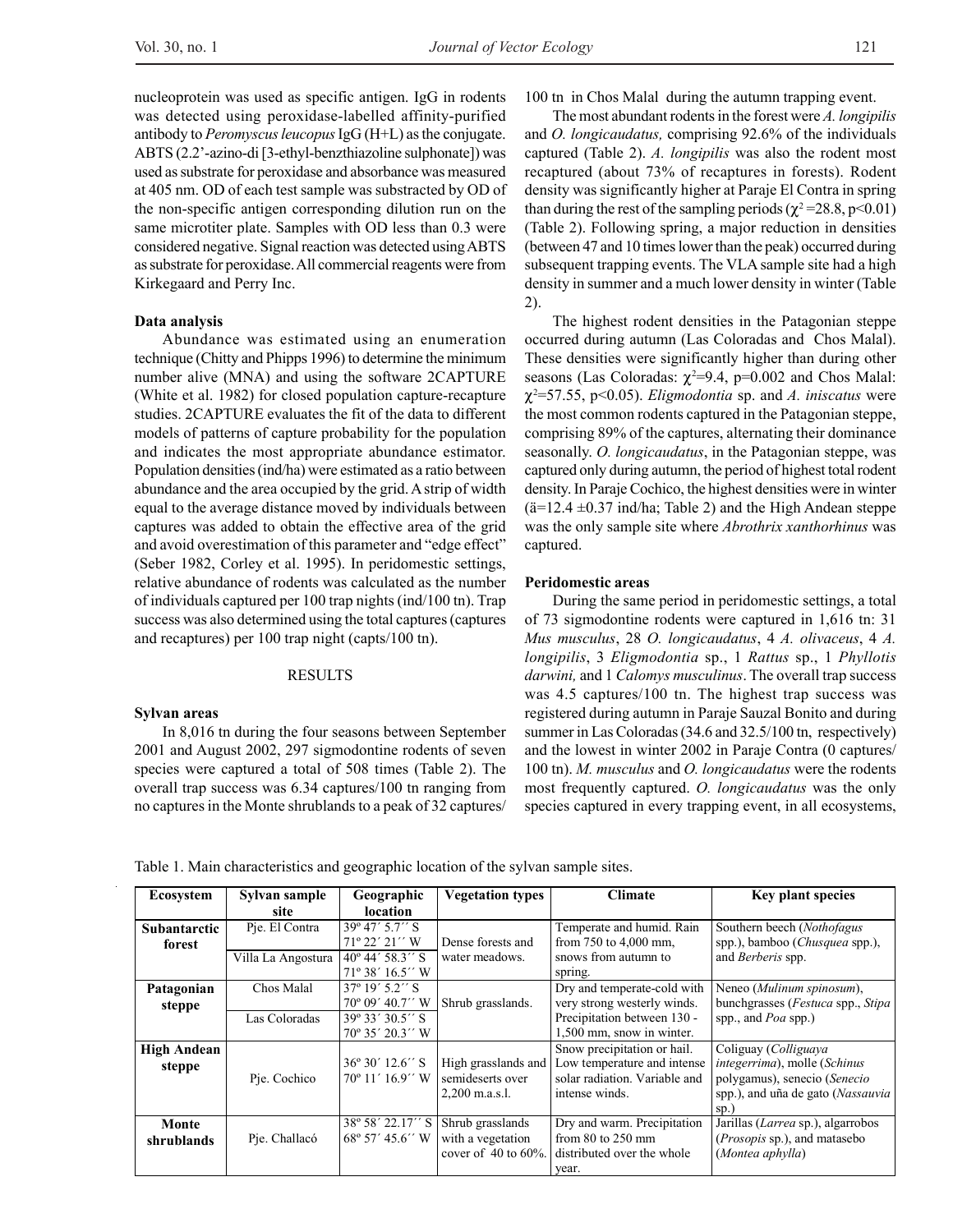Table 2. Densities (ind/ha), minimum number alive (MNA), and prevalence of ANDV infection among sigmodontine rodents captured in sylvan settings of four different ecosystem sampled during four trapping events.

**SF**: Subantarctic forest, **PS**: Patagonian steppe, **HA**: High Andean steppe, **MS**: Monte shrublands, **Ab prev**: Antibody prevalence, **VLA**: Villa La Angostura, *Ol*: *Oligoryzomys longicaudatus*, *Al*: *Abrothrix longipilis, Ao: Abrothrix olivaceus, Ai: Akodon iniscatus, E: Eligmodontia* sp*., Pd: Phyllotis darwini, Ax: Abrothrix xanthorhinus.*

| <b>Trapping</b> | Ecosystem | Location       | Trap   | Total                 | OI MNA               | O <sub>l</sub>                 | Al MNA               | $\overline{Al}$                | Other species MNA (# tested) |                                         |                  |                |                  |
|-----------------|-----------|----------------|--------|-----------------------|----------------------|--------------------------------|----------------------|--------------------------------|------------------------------|-----------------------------------------|------------------|----------------|------------------|
| event           |           |                | nights | rodent<br>density± SE | $(# \text{ tested})$ | Ab prev<br>$(\frac{6}{6})$ (n) | $(# \text{ tested})$ | Ab prev<br>$(\frac{6}{6})$ (n) | $A\boldsymbol{\theta}$       | Ai                                      | $\boldsymbol{E}$ | P <sub>d</sub> | Ax               |
| <b>Spring</b>   | SF        | Pje. El Contra | 400    | $93.9 \pm 23.60$      | 31(29)               | 3.4(1)                         | 37(34)               | 8.8(3)                         | 4(4)                         | $\mathbf{0}$                            | $\mathbf{0}$     | $\theta$       | $\Omega$         |
| 2001            | <b>PS</b> | Las Coloradas  | 400    | $6 \pm 2.60$          | $\theta$             | $\theta$                       | 0                    | $\theta$                       | $\bf{0}$                     | 2(2)                                    | 3(3)             | 2(2)           | $\mathbf{0}$     |
|                 | <b>PS</b> | Chos Malal     | 400    | $3 \pm 0.09$          | $\mathbf{0}$         | $\mathbf{0}$                   | $\boldsymbol{0}$     | $\mathbf{0}$                   | $\boldsymbol{0}$             | 2(2)                                    | 3(3)             | $\mathbf{0}$   | $\boldsymbol{0}$ |
|                 | HA        | Pie. Cochico   | 400    | $0.8 \pm 0.03$        | $\mathbf{0}$         | $\mathbf{0}$                   | $\mathbf{0}$         | $\mathbf{0}$                   | $\boldsymbol{0}$             | $\mathbf{0}$                            | $\bf{0}$         | 1(1)           | $\boldsymbol{0}$ |
|                 | MS        | Pie. Challacó  | 576    | $\mathbf{0}$          | $\theta$             | $\mathbf{0}$                   | $\Omega$             | $\theta$                       | $\boldsymbol{0}$             | $\mathbf{0}$                            | $\Omega$         | $\theta$       | $\mathbf{0}$     |
| <b>Summer</b>   | SF        | Pie. El Contra | 400    | $8.8 \pm 2.70$        | 3(2)                 | $\bf{0}$                       | 4(2)                 | $\boldsymbol{0}$               | 2(2)                         | $\mathbf{0}$                            | $\boldsymbol{0}$ | $\mathbf{0}$   | $\mathbf{0}$     |
| 2001-2002       | <b>SF</b> | <b>VLA</b>     | 320    | $39.3 \pm 12.10$      | 17(17)               | 29.4(5)                        | 19(19)               | $\mathbf{0}$                   | $\boldsymbol{0}$             | $\Omega$                                | $\mathbf{0}$     | $\mathbf{0}$   | $\mathbf{0}$     |
|                 | <b>PS</b> | Las Coloradas  | 400    | $1 \pm 0.05$          | 0                    | 0                              | $\mathbf{0}$         | $\Omega$                       | $\mathbf{0}$                 | 2(1)                                    | $\mathbf{0}$     | $\mathbf{0}$   | $\mathbf{0}$     |
|                 | <b>PS</b> | Chos Malal     | 400    | $21 \pm 5.00$         | 3(3)                 | $\mathbf{0}$                   | $\boldsymbol{0}$     | $\boldsymbol{0}$               | $\boldsymbol{0}$             | 14(13)                                  | 9(8)             | 1(1)           | $\boldsymbol{0}$ |
|                 | HA        | Pje. Cochico   | 400    | $1 \pm 0.05$          | $\mathbf{0}$         | $\mathbf{0}$                   | $\mathbf{0}$         | $\mathbf{0}$                   | $\boldsymbol{0}$             | $\mathbf{0}$                            | $\mathbf{0}$     | 1(1)           | $\mathbf{0}$     |
| Autumn          | SF        | Pie. El Contra | 400    | $8.5 \pm 2.50$        | 2(2)                 | $\boldsymbol{0}$               | 4(4)                 | $\boldsymbol{0}$               | 3(3)                         | $\mathbf{0}$                            | $\mathbf{0}$     | $\mathbf{0}$   | $\mathbf{0}$     |
| 2002            | <b>PS</b> | Las Coloradas  | 400    | $18 \pm 4.90$         | 4(4)                 | $\mathbf{0}$                   | $\mathbf{0}$         | $\mathbf{0}$                   | $\boldsymbol{0}$             | 3(2)                                    | 4(4)             | 7(6)           | $\mathbf{0}$     |
|                 | <b>PS</b> | Chos Malal     | 400    | $43.5 \pm 6.30$       | 3(2)                 | $\mathbf{0}$                   | $\mathbf{0}$         | $\Omega$                       | $\boldsymbol{0}$             | 8(6)                                    | 43 (42)          | 1(0)           | $\mathbf{0}$     |
|                 | HA        | Pie. Cochico   | 400    | $9.6 \pm 0.09$        | $\mathbf{0}$         | $\mathbf{0}$                   | $\boldsymbol{0}$     | $\mathbf{0}$                   | $\boldsymbol{0}$             | $\overline{0}$                          | 2(2)             | 5(5)           | 5(5)             |
|                 | MS        | Pie. Challacó  | 576    | $\mathbf{0}$          | $\mathbf{0}$         | $\mathbf{0}$                   | $\mathbf{0}$         | $\mathbf{0}$                   | $\boldsymbol{0}$             | $\mathbf{0}$                            | $\mathbf{0}$     | $\mathbf{0}$   | $\mathbf{0}$     |
| Winter          | SF        | Pie. El Contra | 400    | $2 \pm 0.02$          | 1(1)                 | $\mathbf{0}$                   | 1(1)                 | $\mathbf{0}$                   | 1(1)                         | $\mathbf{0}$                            | $\mathbf{0}$     | $\mathbf{0}$   | $\mathbf{0}$     |
| 2002            | <b>SF</b> | <b>VLA</b>     | 320    | $13 \pm 2.26$         | 4(4)                 | $\mathbf{0}$                   | 3(3)                 | $\mathbf{0}$                   | $\boldsymbol{0}$             | $\mathbf{0}$                            | $\mathbf{0}$     | $\mathbf{0}$   | $\boldsymbol{0}$ |
|                 | <b>PS</b> | Las Coloradas  | 400    | $1.4 \pm 0.07$        | $\mathbf{0}$         | $\Omega$                       | $\mathbf{0}$         | $\Omega$                       | $\mathbf{0}$                 | 3(3)                                    | $\Omega$         | $\Omega$       | $\Omega$         |
|                 | <b>PS</b> | Chos Malal     | 400    | $6.52 \pm 1.72$       | $\mathbf{0}$         | $\mathbf{0}$                   | $\mathbf{0}$         | $\mathbf{0}$                   | $\boldsymbol{0}$             | 3(3)                                    | 8(8)             | 2(2)           | $\mathbf{0}$     |
|                 | HA        | Pje. Cochico   | 400    | $12.4 \pm 0.37$       | $\mathbf{0}$         | $\mathbf{0}$                   | $\boldsymbol{0}$     | $\mathbf{0}$                   | $\boldsymbol{0}$             | $\mathbf{0}$                            | 6(6)             | 3(3)           | 8(8)             |
| <b>TOTAL</b>    |           |                | 8016   |                       | 68(64)               | 9.3                            | 68(63)               | 4.8                            |                              | 10 (10) 37 (32) 78 (76) 23 (21) 13 (13) |                  |                |                  |

Table 3. Prevalence of ANDV infection among rodents captured in peridomestic settings of three different ecosystems during winter 2001 to winter 2002.

*Ol*: *Oligoryzomys longicaudatus*, *Al*: *Abrothrix longipilis*, **other spp**.: Total of other species captured. **SF**: Subantarctic forest, **PS**: Patagonian steppe, **MS**: Monte shrublands, **Ab prev**: Antibody prevalence.

| <b>Trapping event</b> | Ecosystem | Location           | $#$ Trap nights | #0l<br>$(\# \text{ tested})$ | Ol Ab prev<br>$(\frac{6}{6})$ (n) | # $Al$<br>$(\# \text{ tested})$ | Al Ab prev<br>$(\%)$ | # Other spp.<br>$(\# \text{ tested})$ |
|-----------------------|-----------|--------------------|-----------------|------------------------------|-----------------------------------|---------------------------------|----------------------|---------------------------------------|
| Winter 2001           | <b>PS</b> | Pie. San Cabao     | 492             | 4 $(4)$                      | 25.0(1)                           | $\mathbf{0}$                    | $\mathbf{0}$         | 5(5)                                  |
| Spring 2001           | <b>SF</b> | Pie. El Contra     | 112             | 15(15)                       | 13.3(2)                           | 3(3)                            | $\boldsymbol{0}$     | 2(2)                                  |
|                       | <b>PS</b> | Las Coloradas      | 28              | $\Omega$                     | $\theta$                          | $\Omega$                        | $\theta$             | 1(0)                                  |
| <b>Summer 2001-</b>   | <b>SF</b> | Pie. El Contra     | 40              | $\mathbf{0}$                 | $\mathbf{0}$                      | $\Omega$                        | $\mathbf{0}$         | 1(1)                                  |
| 2002                  | <b>SF</b> | Va. Pehuenia       | 40              | 2(2)                         | $\boldsymbol{0}$                  | 1(1)                            | $\mathbf{0}$         | $\Omega$                              |
|                       | <b>PS</b> | Las Coloradas      | 40              | $\bf{0}$                     | $\mathbf{0}$                      | $\Omega$                        | $\mathbf{0}$         | 14(7)                                 |
| Autumn 2002           | <b>SF</b> | Pje. El Contra     | 80              | $\mathbf{0}$                 | $\mathbf{0}$                      | $\mathbf{0}$                    | $\mathbf{0}$         | 1(1)                                  |
|                       | <b>SF</b> | Va. Pehuenia       | 200             | 2(2)                         | $\mathbf{0}$                      | 0                               | $\mathbf{0}$         | $\theta$                              |
|                       | MS        | Pje. Sauzal Bonito | 52              | 2(2)                         | $\boldsymbol{0}$                  | $\mathbf{0}$                    | $\mathbf{0}$         | 16(15)                                |
| Winter 2002           | <b>SF</b> | Pje. El Contra     | 40              | $\mathbf{0}$                 | $\boldsymbol{0}$                  | $\mathbf{0}$                    | $\mathbf{0}$         | $\mathbf{0}$                          |
|                       | <b>PS</b> | Pie. San Cabao     | 498             | 3(3)                         | $\boldsymbol{0}$                  | $\mathbf{0}$                    | $\mathbf{0}$         | 1(1)                                  |
| <b>TOTAL</b>          |           |                    | 1616            | 28(28)                       | 10.7                              | 4(4)                            | $\mathbf{0}$         | 41 $(32)$                             |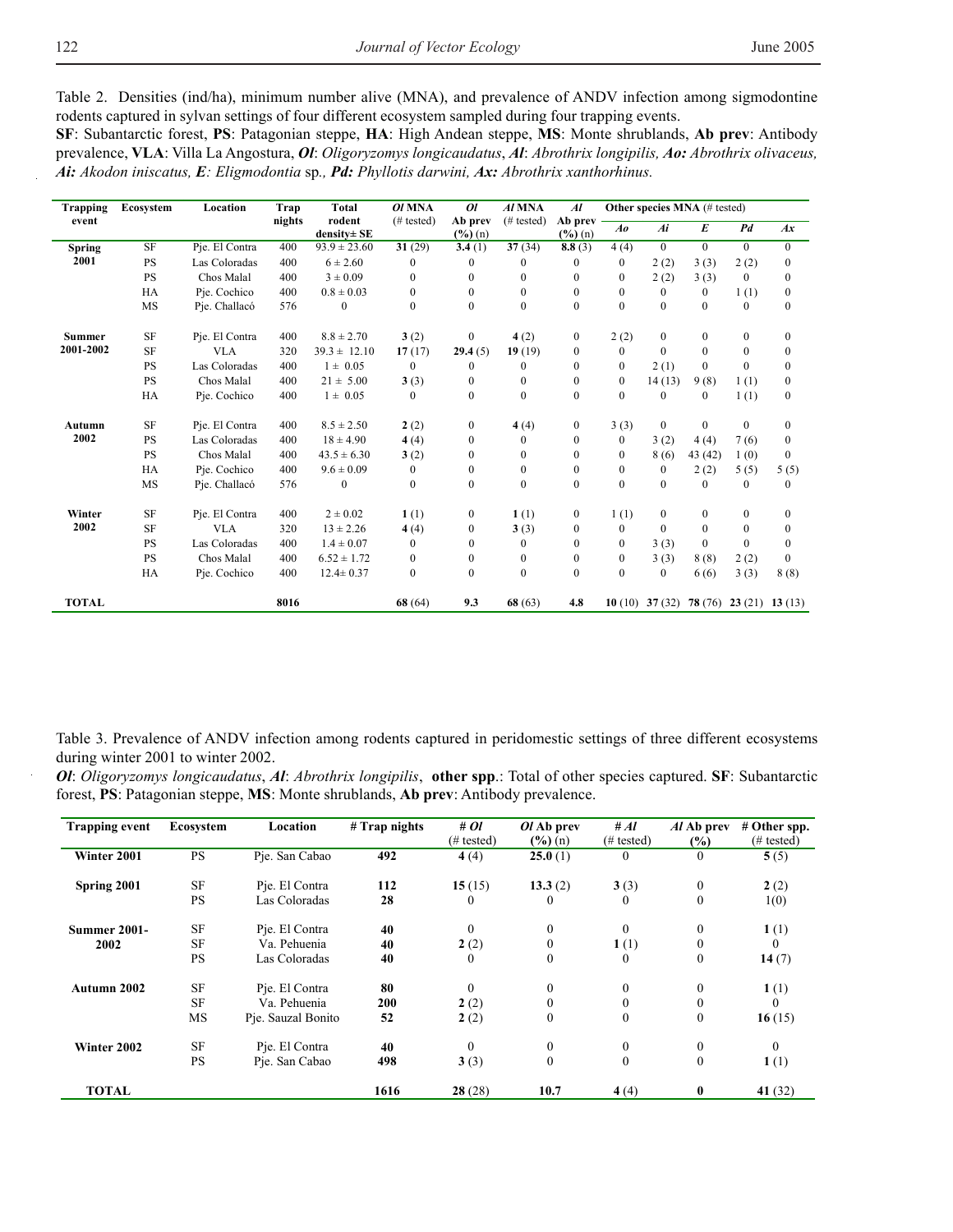and comprised 79.3% of the individuals captured (Table 3).

## **Hantavirus antibody prevalence**

Subantarctic forest was the only ecosystem that harbored seropositive rodents in sylvan areas, and seropositive animals were captured only during spring in Paraje El Contra and summer in VLA (Table 2). In Paraje El Contra, hantavirus antibodies appeared in *O. longicaudatus* (n=1) and *A. longipilis* (n=3), with a higher seroprevalence in the second species (Table 2), whereas in VLA all the ANDV positives rodents trapped were *O. longicaudatus.* None of the seropositive rodents were recaptured in subsequent trapping events. At Paraje El Contra, a seropositive *O. longicaudatus* was captured inside a rural house during spring. In this area, two HPS cases had occurred during winter 2001. Although no seropositive rodents were captured in sylvan settings in the Patagonian steppe, one seropositive *O. longicaudatus* was trapped in the Paraje San Cabao peridomestic setting.

The seropositive *O. longicaudatus* in VLA were all adult males (scrotals) and three of five had obvious wounds (lack of an eye or part of the tail). At Paraje El Contra, two seropositive *A. longipilis* (n=3) were infected females. None of the seropositive *O. longicaudatus* had any distinct morphological characteristics or wounds.

# DISCUSSION

This study provides the first data on spatial distribution and temporal variation in abundance of the sigmodontine assemblage and its relation to ANDV antibody prevalence. No previous data on the overall provincial distribution of the most important ANDV host, *O. longicaudatus*, exists for Neuquén province*.* Our study suggests that this species is the sigmodontine rodent with the widest distribution in Neuquén, as it was captured in every ecosystem we studied except for the High Andean steppe. Our data do not imply that this rodent is absent in this ecosystem. It was also the most abundant species captured, representing 26% of all individuals captured (in sylvan and peridomestic settings). *O. longicaudatus* and *A. longipilis* were the predominant species in forests trapped during every sampling period (Tables 2 and 3). The presence of *O. longicaudatus* throughout most of Neuquén province may represent evidence of its ability to survive in diverse types of habitats. In the Monte shrublands ecosystem, the presence of *O. longicaudatus* was verified at Paraje Sauzal Bonito, although most of the rodents captured there were domestic species (*M. musculus*). Paraje Sauzal Bonito is a more mesic area within the arid shrublands ecosystem, and as *O. longicaudatus* was not captured in the sylvan grid of the shrublands, we cannot confirm its presence throughout this habitat type. Our lack of captures in this habitat may have been due to an insufficient trapping effort required to capture rodents where densities were very low.

Some authors have estimated rodent densities in subantarctic forest of between 10-114 ind/ha under normal environmental conditions (Jaksic 1997), but there is no quantitative definition of what constitutes an outbreak. However, more than 100 ind/ha for total small mammals or more than 50 ind/ha for a single small mammal species has been suggested as an outbreak threshold (Jaksic and Lima 2003). In Las Chinchillas National Reserve, Chile, 404 ind/ ha were recorded in the summer of 1988 (Jiménez et al. 1992), and 422 ± 33 ind/ha were recorded in April 1994 at San Martín Experimental Preserve, Chile (González et al. 2000). These are two examples of the many outbreaks or "ratadas" in South America but there are very few of them described for Argentina (Jaksic and Lima 2003). Although the maximum density at Paraje El Contra during spring 2001 is below that threshold, several factors indicate that our study began at the end of an outbreak. These factors include the subsequent "crash" in rodent densities in this region, the large number of rodents sighted daily by the sides of the roads, paths, and houses during the trapping period, and dead rodents on the shores of lakes in Argentina (Huechulafquen Lake:11,033 individuals counted in 72 days [O. Robotti, pers. comm.] and Lácar Lake: 6,776 individual in 32 days [San Martín de los Andes Municipality, pers. comm.]), as reported during Chilean outbreaks (Jaksic and Lima 2003, Gallardo and Mercado 1999, Murúa et al. 1996). This population probably peaked in the middle of the winter of 2001 before our trapping began. The proposed outbreak is thought to be due to the effect of the enormous bamboo seed set that was available during spring 2000 after the flowering/mast seeding of the bamboo.

The presence of ANDV antibodies was verified only in the forest and coincided with the period of highest reservoir density in each site. Therefore, the probability of humans contracting HPS may be greater in forest habitats, which is actually where most cases have occurred. In spite of *O. longicaudatus* being the main reservoir for ANDV, in the Paraje El Contra we observed that *A. longipilis* showed the highest antibody prevalence (8.8% vs. 3.4%) during spring 2001 (outbreak ending). After September 2001, no seropositive *A. longipilis* were captured. The disappearance of antibodies in *A. longipilis* suggests that the high densities of rodents during the outbreak produced a "spillover" effect of the virus from its main reservoir, *O. longicaudatus*, to other species. Mills et al. (1997) suggested that high rodent densities and/or increased interspecific interactions may provide opportunities for spillover to infect other species of rodents. We also found hantavirus antibody in blood samples from a male *A. olivaceus* in Paraje Piedra Mala (Subantarctic forest, north shore of Paimún Lake, at aprox. 20 km northwest from Paraje El Contra, 39º 43´ 17.6´´ S and 71º 32´ 7.3´´ W) during an associated study carried out during the spring of 2001 (Piudo et al. unpublished data). This is the first seropositive *A. olivaceus* confirmed in Neuquén province. This may be another similar spillover event (Paraje Piedra Mala was also suffering the outbreak ending) as described in Toro et al*.* (1998). Alternatively, *A. olivaceus* and *A. longipilis* may act as carriers and/or potential reservoirs of ANDV in Patagonia. However, more viral genetic studies are needed to elucidate these alternatives.

No seropositive animals were captured at the steppe sites, as occurred in studies carried out in the same habitat in Rio Negro province (Cantoni et al. 2001). However, the infected *O. longicaudatus* captured in the vicinity of Junín de los Andes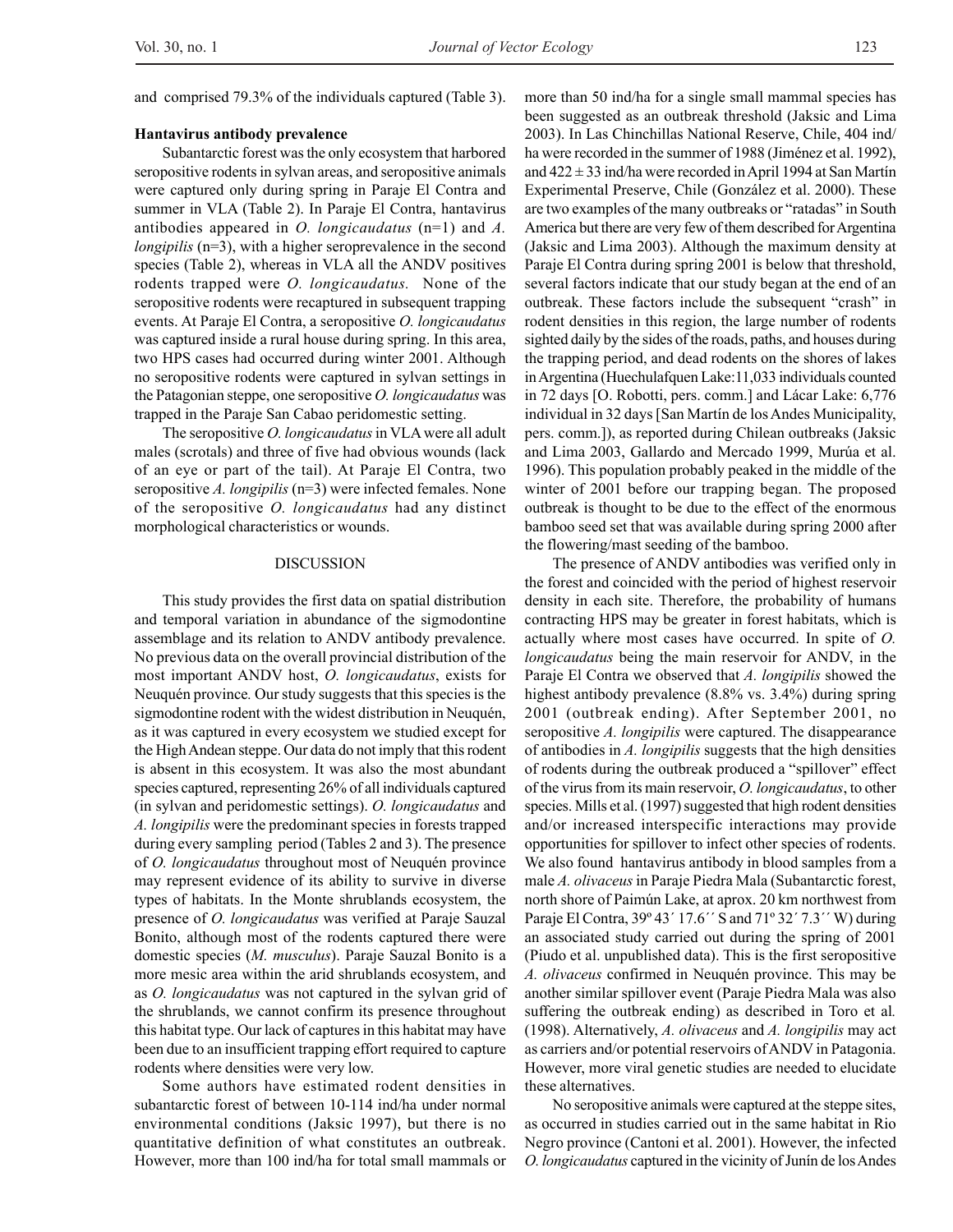(Paraje San Cabao) represents the most eastern seropositive rodent in Neuquén to date. It is notable that this area is where cases of HPS occurred between May 2001 and March 2002. No HPS cases occurred in other areas sampled within the same ecosystem.

The presence of *O. longicaudatus* in most of our sample sites, including areas where it was not previously found or even considered in Neuquén province should be taken into consideration when designing preventative strategies against HPS. The number, geographical distribution, and abundance of known and potential reservoir species presented here was previously almost unknown in the province. The distribution of reservoir species may indicate the maximum potential extent of HPS (Mills and Childs 1998), indicating the potential for cases to occur in areas other than the forest if rodent populations increase. As a result of these data new prospected studies were started by the Public Health Service to monitor possible ANDV advancing fronts within the Monte shrublands ecoregion near Neuquén city (38º 57´ S and 68º 03´ W), the largest one in Patagonia. However, more in-depth peridomestic and sylvan studies of population dynamics of ANDV reservoir species in Neuquén are required to understand the ecological behavior of the rodent-hantavirus system. A thorough understanding of the ANDV system is necessary to develop effective measures to reduce human exposure.

## *Acknowledgments*

We especially thank Malco Elder and Mario Diaz (Public Health Subsecretary of Neuquén), the Public Health District # III (Chos Malal), Las Coloradas Hospital, Chos Malal Hospital and Paza Huincul Hospital for general logistical support; Aníbal Flores and Carmelo Saavedra for all the trapping days sheared; Neira and Briceño families, owners, and administrators of La Bernal Ranch and Luis de la Torre for allowing us access to their properties; Ambrosio Espinós, Villa Pehuenia Municipality and Meli Hue (Villa La Angostura) for logistical support. Nadia Guthmann (Centro Regional Universitario Bariloche) helped us at the beginning of this study. We are also grateful to Richard Douglass (Montana Tech. University) for his useful advice and for helping us to publish this manuscript. Susan Walker (Wildlife Conservation Society), Martín Funes (CEAN), Andrés Novaro (Wildlife Conservation Society), and anonymous reviewers provided valuable comments on early versions of the manuscript.

## REFERENCES CITED

- Cabrera, A. and A. Willink. 1980. *Biogeografía de América Latina*. Washington D. C., Secretaría General de la O.E.A., 2° ed., Monografía. N° 13, 122 pp.
- Calderón, G., N. Pini, J. Bolpe, S. Levis, J. Mills, E. Segura, N. Guthmann, G. Cantoni, J. Becker, A. Fonollat, C. Ripoll, M. Bortman, R. Benedetti, M. Sabattini, and D. Enría. 1999. Hantavirus reservoir host associated with

peridomestic habitats in Argentina. Emerg. Infect. Dis. 5: 792-797.

- Cantoni, G., P. Padula, G. Calderón, J. Mills, E. Herrero, P. Sandoval, V. Martinez, N. Pini, and E. Larrieu. 2001. Seasonal variation in prevalence of antibody to hantaviruses in rodents from southern Argentina. Trop. Med. Intl. Hlth. 6: 811-816.
- Chitty, D. and E. Phipps. 1996. Seasonal changes in survival in mixed populations of two species of vole. J. Anim. Ecol. 35: 313-331.
- Corley, J.C., G.J. Fernandez, A.F. Capurro, A.J. Novaro, M.C. Funes, and A. Travaini. 1995. Selection of cricetine prey by de culpeo fox in Patagonia: a differential prey vulnerability hypothesis. Mammalia. 59: 315-325.
- Enría, D. 1998. *Zoonosis relacionadas con roedores. Roedores y zoonosis. Vectores y reservorios*. Chapter 6. Topics of Zoonosis and Emergent Diseases. Ed. 2º Argentinean Congress of Zoonosis. 1º Argentinean and Latin American Congress of Emergent Diseases and the Argentinean Association of Zoonosis. pp. 239-242.
- Enría, D., P. Padula, E. Segura, N. Pini, A. Edelstein, C. Riva Pose, and M.C. Weissenbacher. 1996. Hantavirus pulmonary syndrome in Argentina. Possibility of personto-person transmission. Medicina 56: 709-711.
- Gallardo, M.H. and C.L. Mercado. 1999. Mast seeding of bamboo shrubs and mouse outbreaks in southern Chile. J. Neotrop. Mammal. 6: 103-111.
- Glass, G.E. 1997. *Hantaviruses*. Current opinion in infectious diseases. 10: 362-366.
- González, L.A., R. Murúa, and C. Jofré. 2000. Habitat utilization of two muroid species in relation to population outbreaks in southern temperate forests of Chile. Rev. Chil. Hist. Nat. 73: 3.
- Hutchinson, K.L., P.E. Rollin, and C.J. Peters. 1998. Pathogenesis of a North American Hantavirus, Black Creek canal virus, in experimentally infected *Sigmodon hispidus*. Am. J. Med. Hyg. 59: 58-65.
- Jaksic, F.M. 1997. *Ecología de los vertebrados de Chile*. Ed. Universidad Católica de Chile, Fac. de Ciencias Biológicas. 261 pp.
- Jaksic, F.M. and M. Lima. 2003. Myths and facts on ratadas: Bamboo blooms, rainfall peaks and rodent outbreaks in South America. Aust. Ecol. 28: 237-251.
- Jiménez, J.E., P. Feinsinger, and F.M. Jaksic. 1992. Spatiotemporal patterns of an irruption and decline of small mammals in northcentral Chile. J. Mammal. 73: 356-364.
- Lee, H.W., G.R. French, P.W. Lee, L.J. Baek, K. Tsuchiya, and R.S. Foulke. 1981. Observations on natural and laboratory infection of rodents with the etiologic agent of Korean Hemorrhagic Fever. Am. J. Trop. Med. Hyg. 30: 477-82.
- León, R.J.C., D. Bran, M. Collantes, J.M Paruelo, and A. Soriano. 1998. Grandes unidades de vegetación de la Patagonia extra andina. Ecol. Aust. 8: 125-144.
- Levis, S., S. Morzunov, J. Rowe, D. Enría, N. Pini, G. Calderón, M. Sabatini, and S.C. St. Jeor. 1998. Genetic diversity and epidemiology of hantaviruses in Argentina.